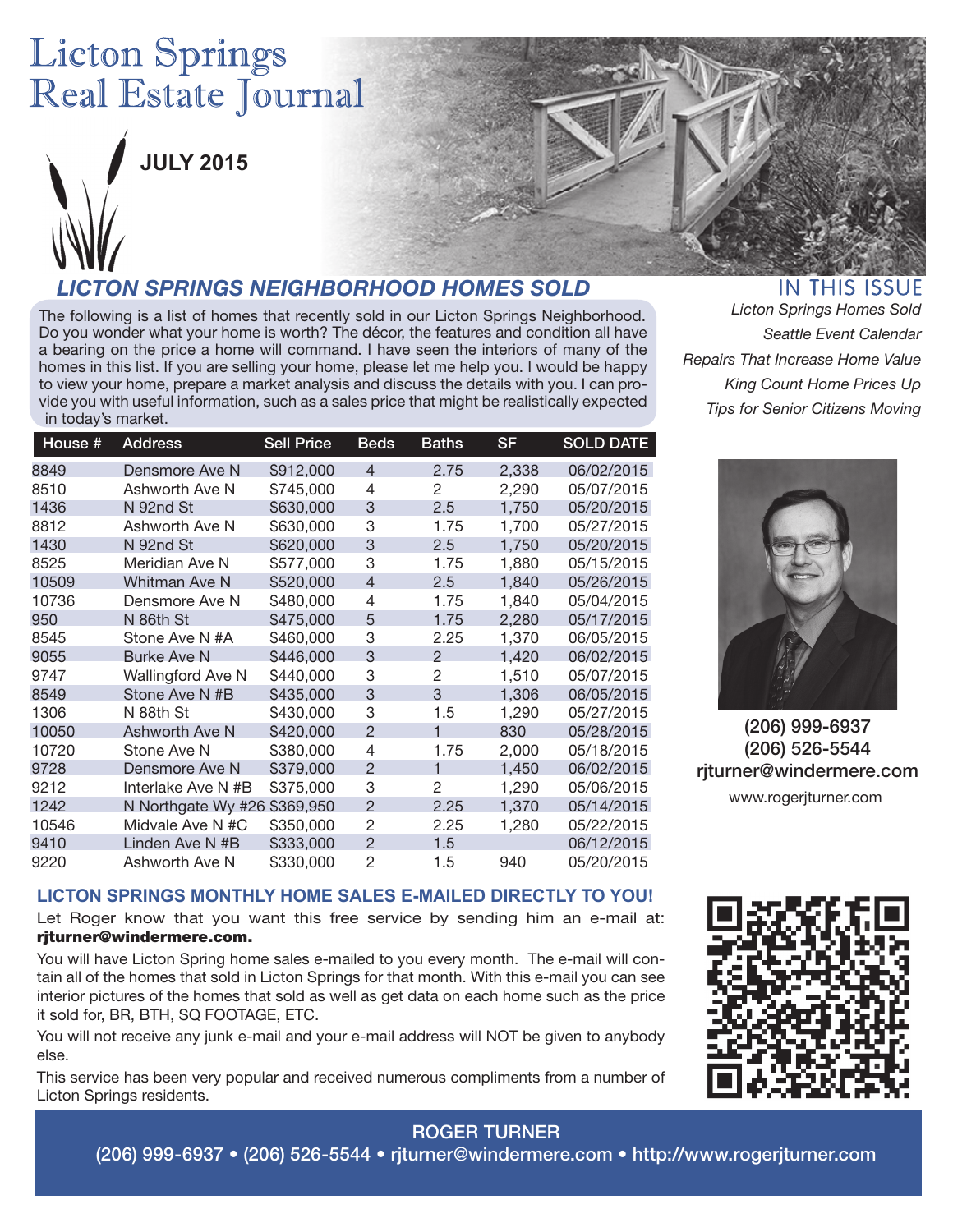### SEATTLE CALENDAR

# FIRECRACKER 5000 JULY 3, 2015

Be one of the first to celebrate the Fourth of July by participating in Seattle's only midnight 5K. Taking place on the streets of Seattle and finishing inside the Seattle Center's Memorial Stadium, this late night 5K footrace starts just before midnight on July 3rd and continues into the Fourth of July.

For the first time ever and new this year, the event will start at 11:40pm and give the opportunity for a handful of you speedsters to "ROCK THE CLOCK" and finish before midnight!

Race Day Schedule: 10:00pm - Packet Pickup & Registration 11:40pm - Race Starts 12:30am - Awards Ceremony

# SEAFAIR SUMMER FOURTH

**SATURDAY, JULY 4, 2015 GAS WORKS PARK: 12 TO 11 P.M. SOUTH LAKE UNION PARK: 3 P.M. TO 11 P.M.** 

PRESENTED BY AMAZON, DOU-BLEDOWN INTERACTIVE, MICRO-SOFT & WASHINGTON NATIONAL GUARD

Join Seafair for a celebration of our nation's independence at the Seafair Summer Fourth! Come to Gas Works Park or South Lake Union Park for the ultimate freedom celebration. Both locations are FREE to the public and also feature reserved seating available for purchase. Come enjoy a day of fun that culminates in a fantastic fireworks show!

### 7 REPAIRS THAT WILL INCREASE THE VALUE OF YOUR HOME

*Source: Yahoo Homes, May 26, 2015*

While purchasing a house may mostly be about having a place to call "home," it can also be seen as a lifetime investment. Making a few repairs—and even some cost-effective renovations—can not only skyrocket your home's value, but can make it a more enjoyable place to live. We tapped into our network of Pros to uncover seven of the most valuable repairs you can make for the long term, whether or not you plan to sell in the future.

### **1. Fix Up the Exterior**

As the saying goes, you don't get a second chance to make a first impression, whether it's with your new neighbor or a future buyer. Repairing any broken doors, damaged screens, or cracks in your front walk can really make a difference. You might want to consider having your siding pressurewashed, your trim repainted, or your landscaping spruced up.

### **2. Repair the Roof**

Having a roof over your head is a moot point if that roof is in need of repair. A roofing contractor can make quick work of damaged or missing shingles, clogged gutters and detached flashing. While you're at it, schedule a chimney cleaning—when's the last time you had your flue inspected and swept? (Hint: You ought to have this done once a year.)

### **3. Address Plumbing Issues**

If the roof doesn't leak, neither should the plumbing. Hire a plumber to fix those slow drains, dripping faucets and poorly functioning water heater. Keep in mind that you may benefit most from installing a completely new water heater, especially if yours is 10 to 15 years old or more.

### **4. Improve Interior Walls**

If you're looking to sell your home, you want a potential buyer to be able to visualize living in your home. And while you might love your unique color scheme (we don't judge), you may want to consider painting your walls a more neutral palette. Ask your painter to patch any holes and sand down the walls while they're at it to get the best effect.

### **5. Replace the Flooring**

Do you have scratched or buckling hardwood floors, outdated vinyl tiles from the 1970s, or carpet so dirty you can't remember the original color? One of the fastest and easiest ways to reinvigorate your home is to replace the flooring. With so many options today—stain-resistant carpet, woodlook vinyl flooring, eco-friendly bamboo or cork—you're sure to find a floor that you and future owners will love.

### **6. Renovate the Kitchen**

You've probably heard it before: The kitchen sells the home. This adage is absolutely true, so if you're looking for a larger renovation, start with the kitchen. New appliances, refaced cabinetry and stone countertops are a few of the most popular kitchen modifications that will help increase the value of your home.

### **7. Update the Bathrooms**

If your bathrooms look like they belong in the 1980s, it's time for an update. You can go as low- or high-budget as you like, so talk to your contractor about where to spend your renovation budget to get the biggest impact. New fixtures and updated tile could be all it takes to bring your bathroom into the 21st century.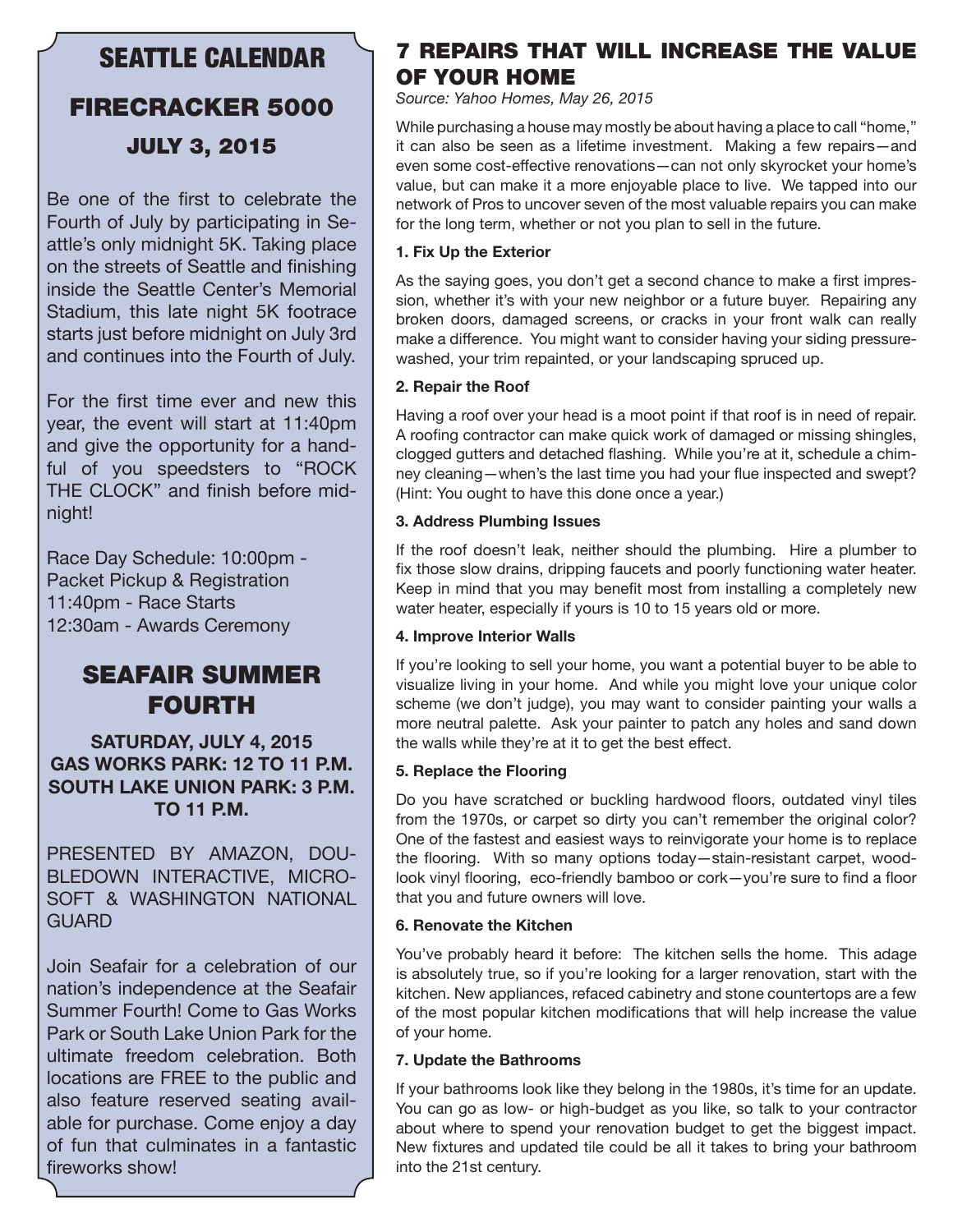### KING COUNTY'S MEDIAN HOME PRICE UP AL-MOST 9 PERCENT OVER YEAR

*Source: Seattle Times, June 4, 2015* 

The median price of single-family homes sold in King County in May was \$480,942, about the same as in April but almost 9 percent more than a year ago, according to figures released Thursday. The Northwest Multiple Listing Service said buyers were in "full sprint" mode, competing for a dwindling number of homes for sale. There were 3,280 active listings in May, down 21 percent from the previous May, the MLS reported.

The trend holds true region-wide: Snohomish and Pierce counties each saw their inventory drop by 18 percent compared to a year ago. That helped push median prices up by about 8 percent over the year to \$350,000 in Snohomish and \$255,000 in Pierce.

For the third month in a row, King County had less than one month's supply of homes for sale, a drought the market hasn't seen since at least 2004. Snohomish and Pierce have less than a two-month supply. Experts say a balanced market would have at least a five-month supply.

"We're still in desperate need of inventory," said OB Jacobi, president of Windermere Real Estate, in a statement. "The irony is that there are plenty of people who want to sell, but won't put their home on the market until they can buy something new. But they can't buy something new until there are more homes on the market. It's the proverbial chicken and egg situation for which I see no end in the near future."

Buyers across the four-county Puget Sound region are jumping on almost any listing in their price range. In May, there were 8,620 pending sales, the highest May total in at least 15 years. A sale is pending when buyer and seller have a mutual agreement but haven't closed the deal yet.

The median price of single-family homes in Kitsap County, where inventory was down 26 percent compared to a year ago, posted a 16 percent annual gain to \$266,950.

Frank Wilson, managing broker at John L. Scott in Poulsbo, said that Kitsap is seeing more buyers from King County. "They have run out of inventory in the Seattle market so now it's just a matter of how far a buyer needs to drive to find a home that is available and affordable," he said.

Even the sluggish condo market revved up in May, with double-digit annual gains in King, Snohomish and Pierce counties — all of which had fewer condos for sale than a year ago. The median price in King was \$289,000, up 12 percent over the year; in Snohomish, \$235,000, 13 percent; and in Pierce, \$188,250, 18 percent.

### 10 TIPS FOR SENIOR CITIZENS DOWNSIZING HOMES OR MOVING

*Source: Windermere Blog, May 29, 2015*

Moving senior citizens, retirees, and the elderly is emerging as a specialty service as baby-boomers are faced with downsizing themselves while simultaneously transitioning their parents to one of the many types of senior housing. Below you will find 10 Tips for Moving Seniors:

### **Start with a floor plan of your new space**

A floor plan may be the single most important thing you can have. It will tell you how much furniture you can fit, and help you decide where everything will go before you step foot into your new home.

### **Reduce the amount you have to move**

Downsizing can be physically exhausting and emotionally draining, but many items that have been accumulated in a home over many years can't

Gas Works Park: Noon to 11 p.m. -All-American games Presented by Smith Brothers Farms

-Festival-style Food Trucks & Concessions

- -Large Beverage Garden
- -Exhibit Booths
- -Kids Zone
- -Washington National Guard Display
- -SkyDive Kapowsin Landing Zone

-DoubleDown Interactive Live Music & Entertainment Stage

South Lake Union Park: 3 p.m. to 11 p.m.

-Tutta Bella Neapolitan Pizzeria Live Music & Entertainment Stage

-Food Booths & Concessions

-Beverage Garden

-Exhibit Booths

-Part of Lake Union Wooden Boat Festival

-Open and Reserved Seating Options

## SEAFAIR TORCHLIGHT PARADE

**SATURDAY, JULY 25, 2015 7:30 P.M. SEATTLE CENTER/4TH AVENUE**

GRAND MARSHALS SEATTLE MARINERS PLAYERS FELIX HERNANDEZ AND ROBINSON CANO

Everybody loves a Parade - and none is more magical, musical and thrilling than Torchlight Night. This magnificent parade will include giant helium balloons, precision drill teams representing local communities, equestrian units, comical clowns, swashbuckling pirates and heart-pounding bands playing all your favorite tunes.